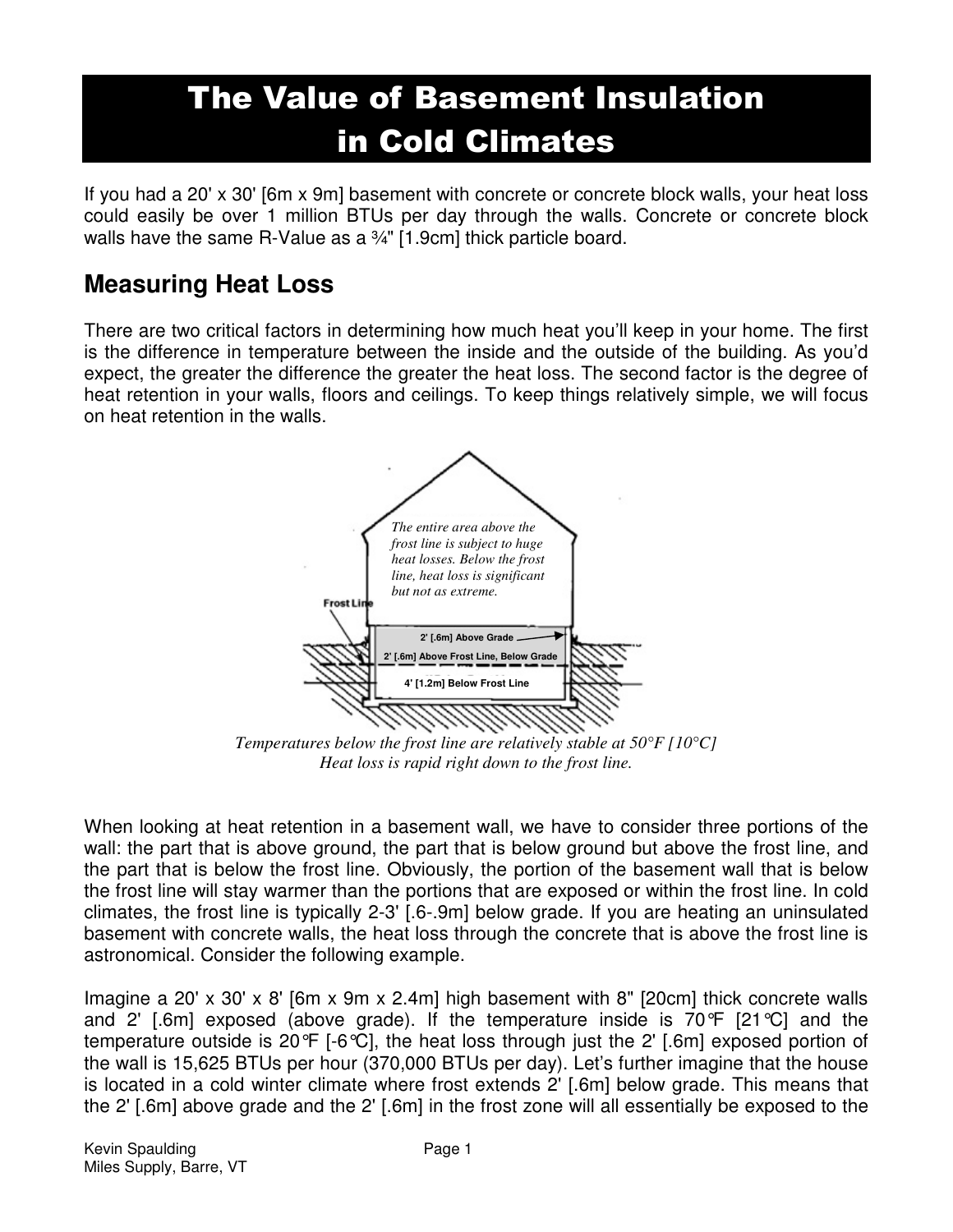20°F [-6°C] outdoor temperature. The 4' [1.2m] that is below the frost line will be exposed to a relatively balmy ground temperature of 50 $\mathcal{F}$  [10 $\mathcal{C}$ ]. With the upper 4' [1.2m] of the basement wall exposed to 20 $\mathcal{F}$  [-6 $\mathcal{C}$ ], and the bottom 4' [1.2m] exposed to 50 $\mathcal{F}$  [10 $\mathcal{C}$ ], the total heat loss through the cement walls would be 43,750 BTUs per hour (1,050,000 BTUs per day!). This equates to over four cords of oak or sugar maple firewood (at 20% moisture content) to warm only the basement over three winter months.

### **Keeping the Heat in the House**

The R-Value of a material is a measure of its thermal resistance. The higher the number, the greater the resistance and the better the insulating value. There are a number of materials used in home construction that have very low R-Values.

| For example:                                                     | <b>R-Value</b> |
|------------------------------------------------------------------|----------------|
| R-Value of 8" [20cm] concrete block                              | 1.11           |
| R-Value of 12" [30cm] concrete block                             | 1.28           |
| R value of 8" [20cm] poured concrete                             | 0.64           |
| R-Value of 4" [10cm] brick                                       | 0.80           |
| R-Value of 1/2" [1.3cm] sheetrock                                | 0.45           |
| R-Value of 1/2" [1.3cm] sheathing                                | 1.31           |
| For comparison:                                                  |                |
| R-Value of single pane glass                                     | 0.91           |
| R-Value of 2" [5cm] of Expanded Polystyrene (EPS)                | 8.00           |
| R-Value of 3 <sup>1</sup> / <sub>2</sub> " [9cm] Fiberglass Batt | 11.00          |
| R-Value of 1/2" [1.3cm] Polyisocyanurate                         |                |
| Foil-Faced Foam(Thermax™)                                        | 3.30           |
| Quad-Lock R-ETRO 41/4" [11cm] EPS Panel                          | 18.00          |

R-Values are cumulative. For example, if you were to insulate a wall with R-11 fiberglass batt and sheath it with ½" [1.3cm] sheets of Thermax™ and ½" [1.3cm] sheetrock, the total R-Value would be 14.75. The minimum insulation (R-Value) recommended by the Department of Energy for horizontal below grade surfaces in cold climates is R-10 to R-15. In addition, the DOE recommends R-10 to R-20 insulation for under a slab, which we have not taken into consideration for this article.

If you are building your house, you have the advantage of being able to insulate properly right from the start. There are many excellent methods for creating a well insulated basement. One method is to install rigid-board Styrofoam® on the outside of the walls, which will include the concrete or block in the "thermal envelope". Insulating concrete forms provide another option, one which incorporates the rigid foam insulation into the basement wall structure when the foundation is poured. But even if you are working with an existing basement, you can do wonders by adding insulation inside or out, wherever and however you can.